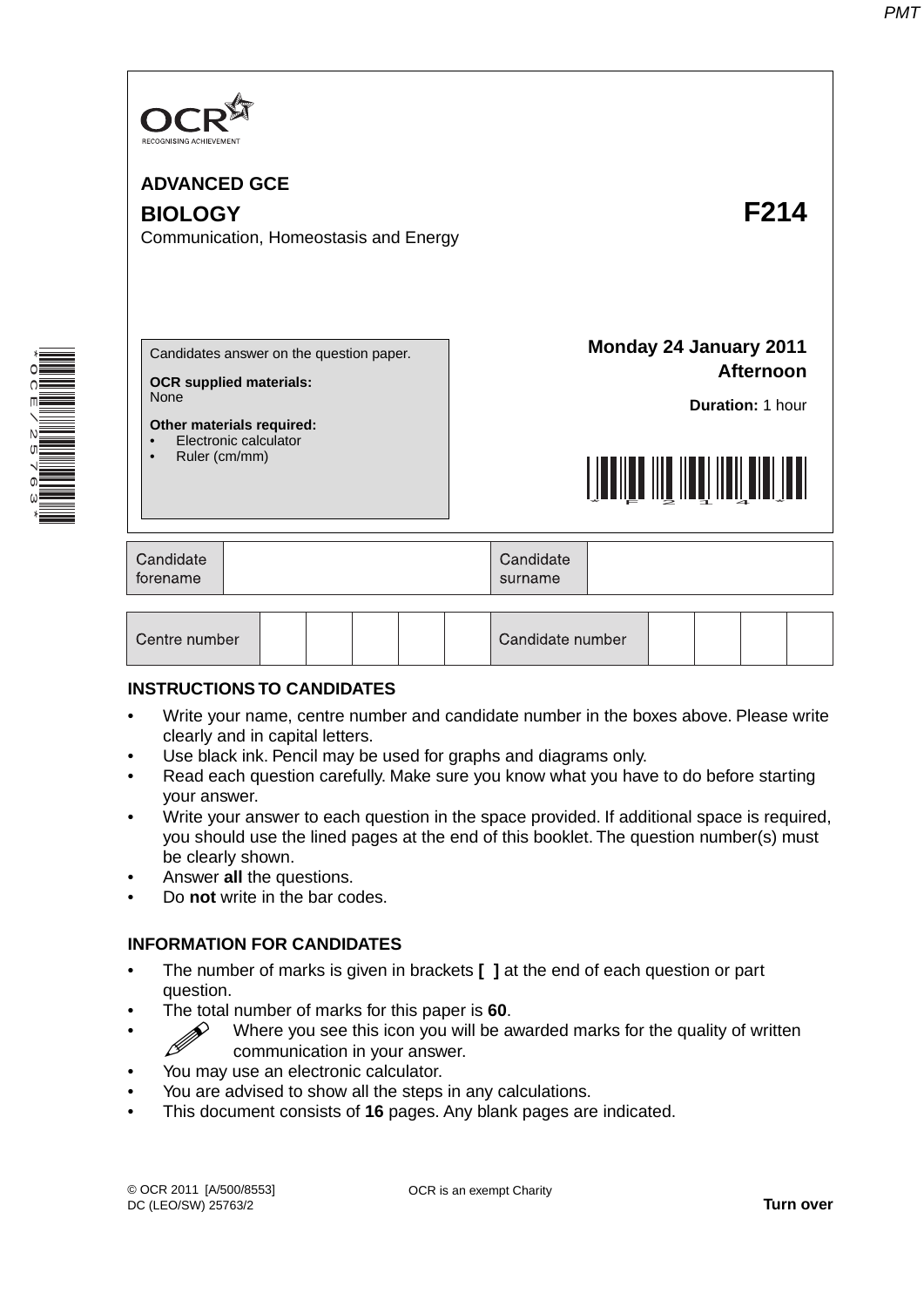**PLEASE DO NOT WRITE ON THIS PAGE**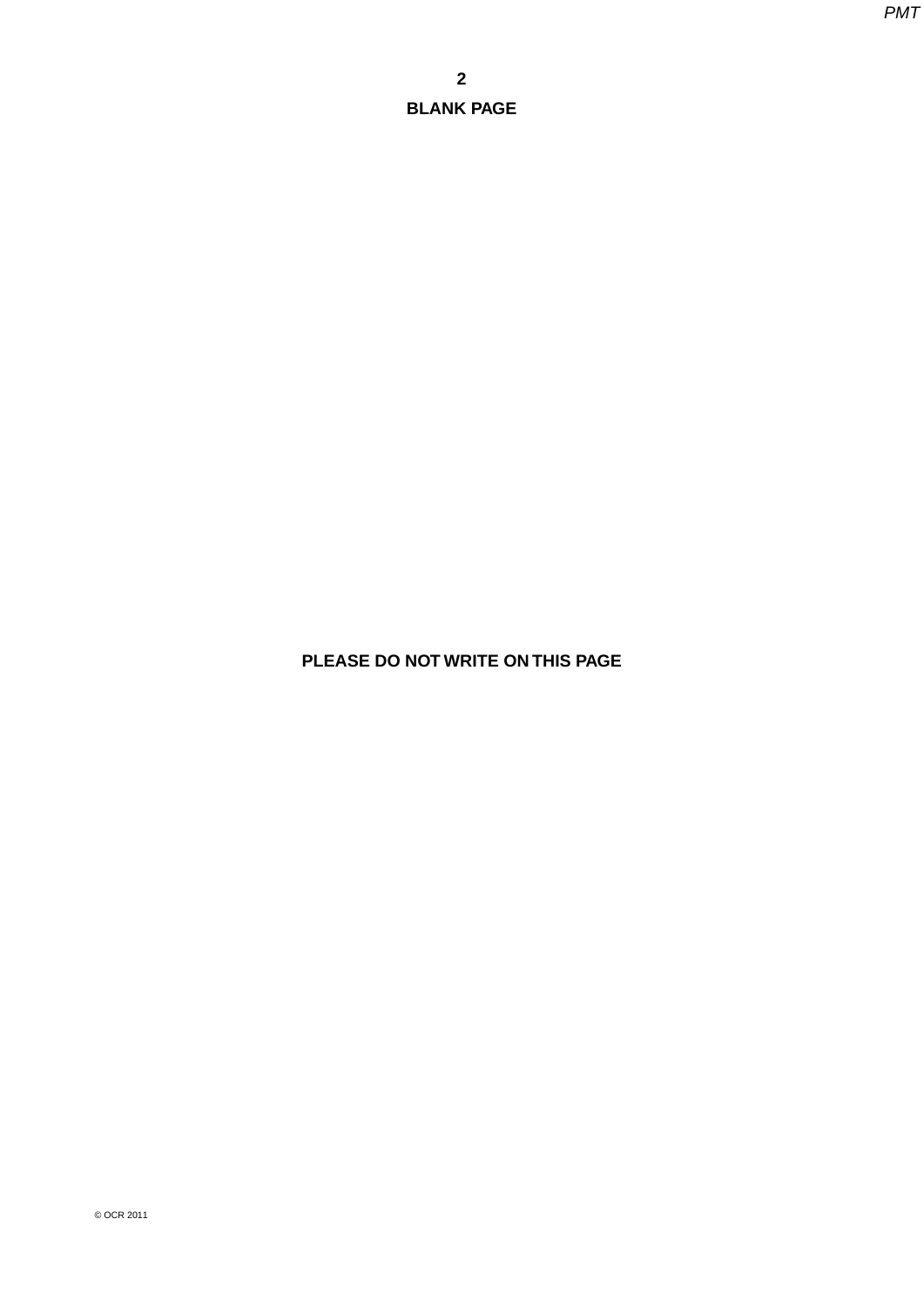# Answer **all** the questions.

- **1** Organisms require energy in order to carry out essential metabolism. Organisms are able to release energy by carrying out both aerobic and anaerobic respiration.
	- **(a)** Complete the table to compare **anaerobic** respiration in mammals and yeast.

|                                               | mammal | yeast |
|-----------------------------------------------|--------|-------|
| name of hydrogen<br>acceptor after glycolysis |        |       |
| is $CO2$ produced?                            |        |       |
| name of final product                         |        |       |

 **(b)** Suggest **one** benefit of anaerobic respiration to an organism.

 ................................................................................................................................................... .............................................................................................................................................. **[1]**

**[Total: 4]**

**[3]**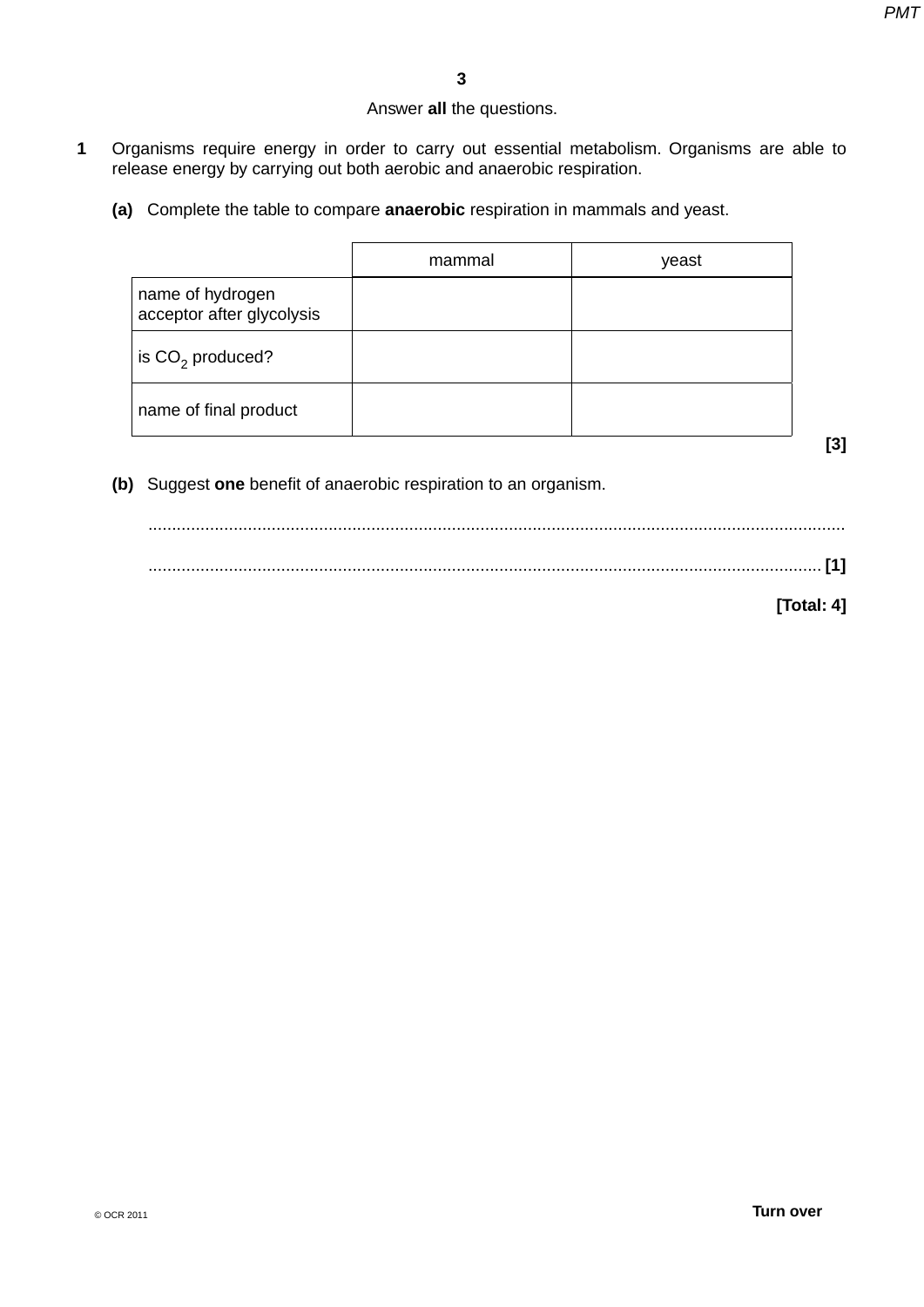$\overline{\mathbf{2}}$ (a) Fig. 2.1 represents the end region of a neurone at a cholinergic synapse.

| $\bigcirc$<br>O<br>structure A<br>⌒<br>⌒ |
|------------------------------------------|
|------------------------------------------|



(i) Describe the function of structure A.

 $\sim$ 

|       | In your answer, you should use the appropriate technical terms, spelt correctly. |     |
|-------|----------------------------------------------------------------------------------|-----|
|       |                                                                                  |     |
|       |                                                                                  |     |
|       |                                                                                  |     |
|       |                                                                                  |     |
|       |                                                                                  |     |
|       |                                                                                  |     |
|       |                                                                                  |     |
|       |                                                                                  |     |
|       |                                                                                  |     |
| (ii)  | Name the process by which acetylcholine leaves the neurone shown in Fig. 2.1.    | [1] |
| (iii) | Name the process by which acetylcholine travels across the synaptic cleft.       |     |
|       |                                                                                  | [1] |
|       |                                                                                  |     |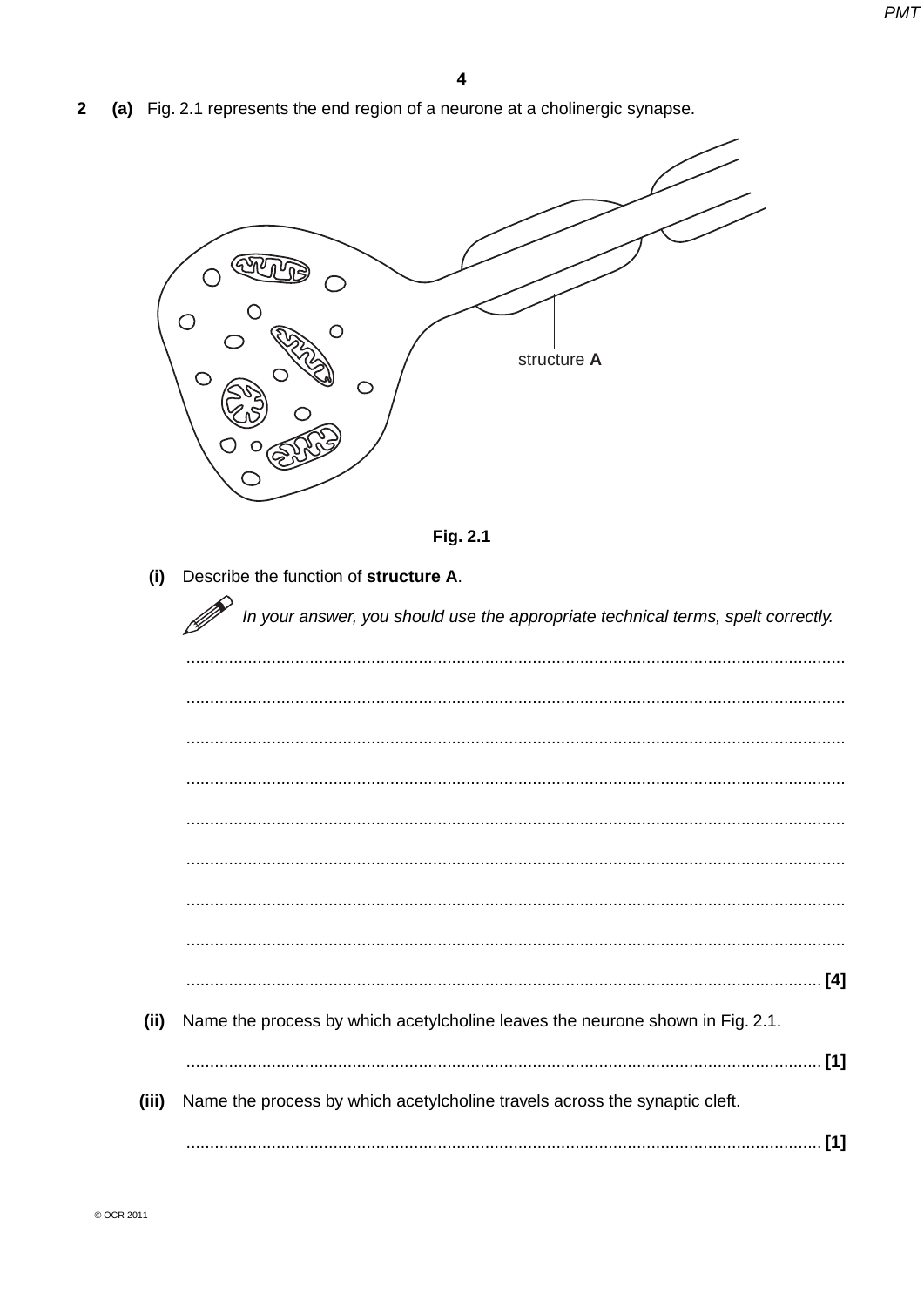(iv) A feature of synapses is that they allow transmission in only one direction.

State how this is achieved.

- (b) The chemical nature of synaptic transmission makes it susceptible to disruption by toxins.
	- (i) Atropine is a toxin produced by the deadly nightshade plant, Atropa belladonna.

Atropine is a similar shape to acetylcholine. The presence of atropine prevents the initiation of an action potential in the post-synaptic neurone.

Explain how the presence of atropine in the synapse will prevent the initiation of an action potential.

Nerve gases have been used as chemical weapons. Some nerve gases act by inhibiting  $(ii)$ acetylcholinesterase, prolonging the effect of acetylcholine.

Suggest how atropine could act as an antidote to nerve gas.

 $\begin{bmatrix} 2 \end{bmatrix}$ 

**Total: 121**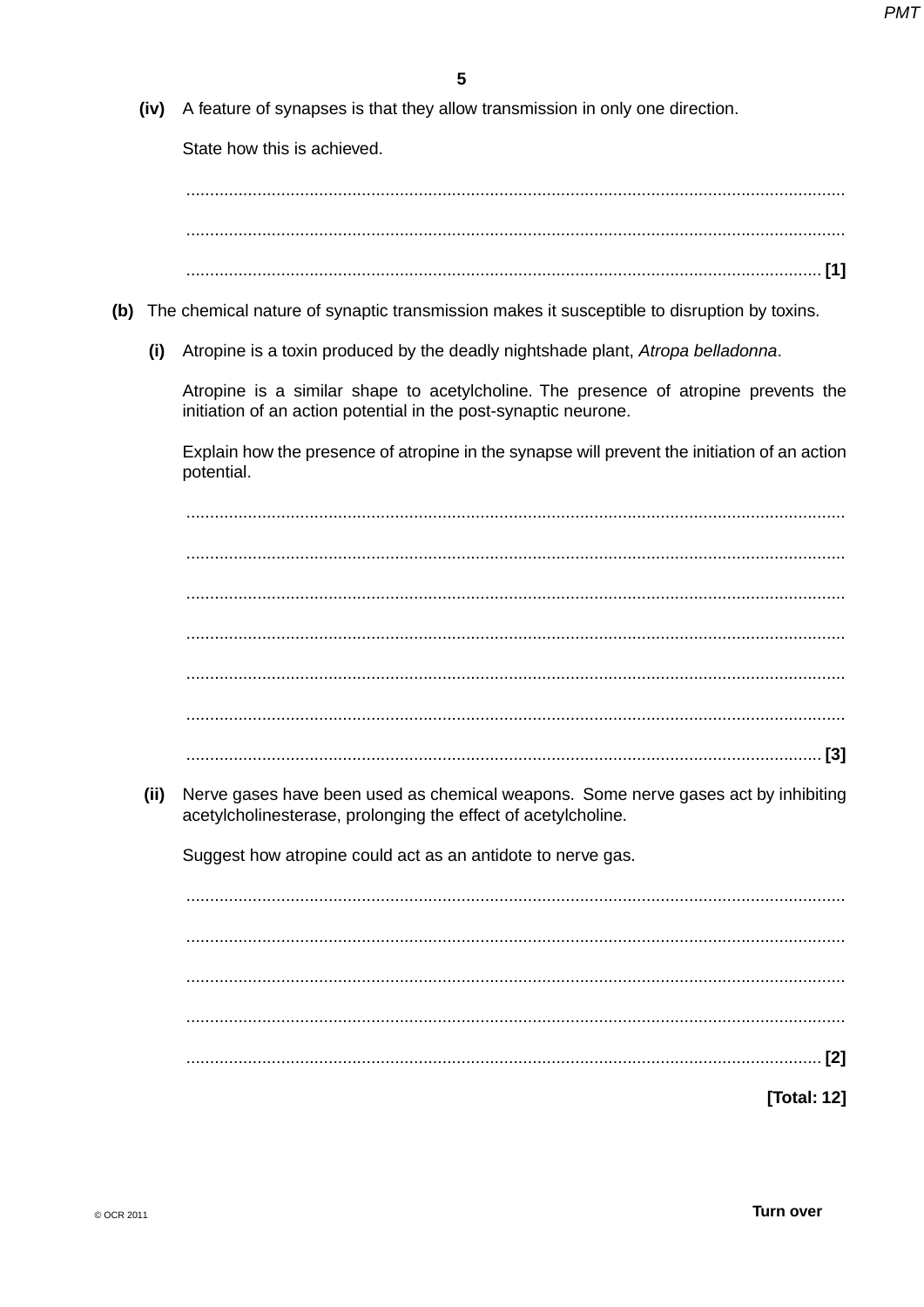

**3** Fig. 3.1 represents some of the reactions that take place in a leaf cell of a flowering plant.



 **(a) (i)** Name the reaction pathways indicated by the letters **W**, **X** and **Y**.

**W** ....................................................................................................................................... **X** ........................................................................................................................................ **Y** ................................................................................................................................... **[3]**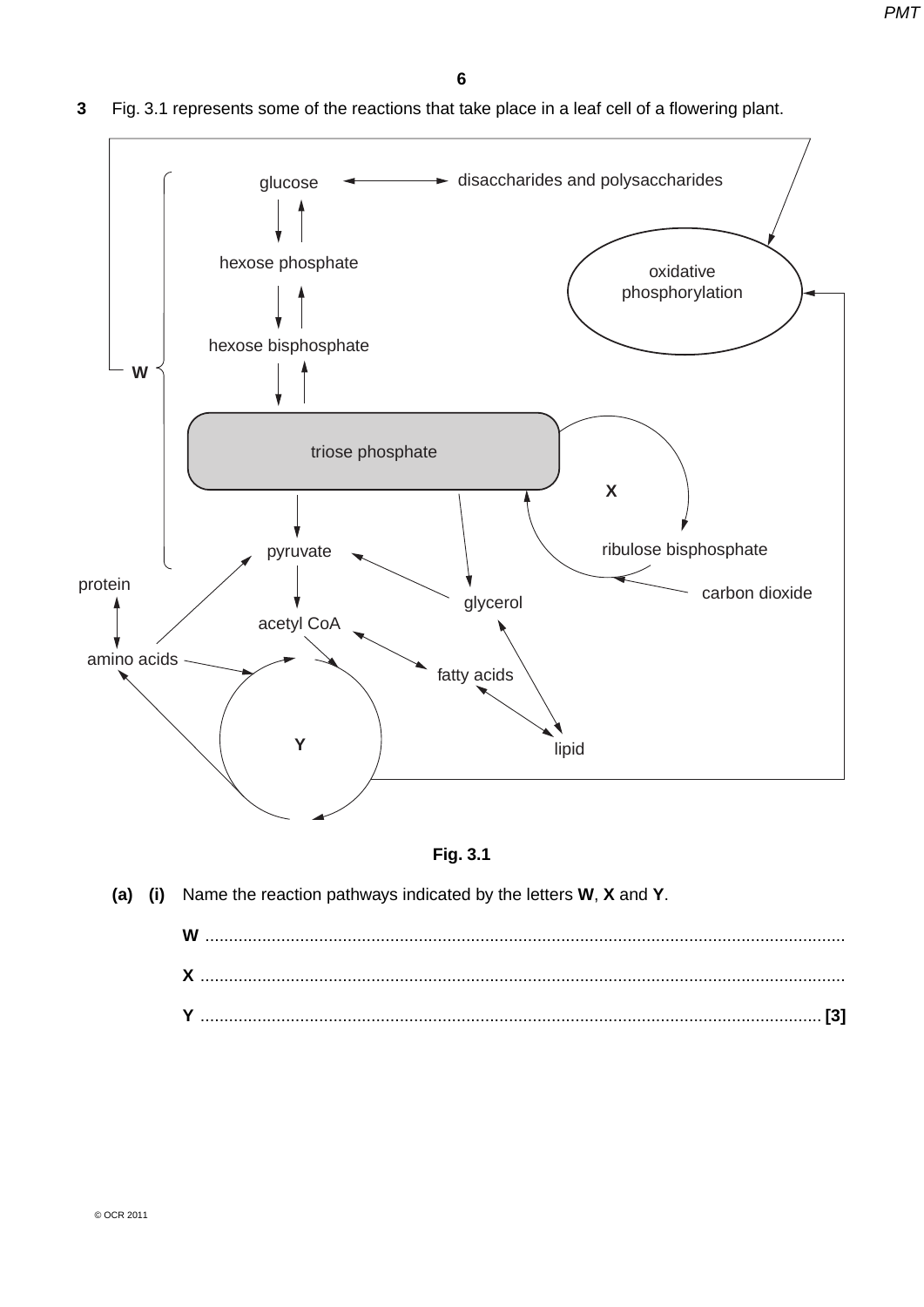(ii) Triose phosphate is a compound that is central to the metabolism of this cell.

Explain how the three reaction pathways  $(W, X \text{ and } Y)$  are able to work independently of each other in the same leaf cell.

| (iii) | Identify which of these three reaction pathways (W, X and Y) are associated with:                                     |
|-------|-----------------------------------------------------------------------------------------------------------------------|
|       |                                                                                                                       |
|       |                                                                                                                       |
| (iv)  | Fig. 3.1 shows that compounds from two of the three pathways are used in oxidative<br>phosphorylation.                |
|       | State the products of oxidative phosphorylation.                                                                      |
|       |                                                                                                                       |
|       |                                                                                                                       |
|       | (b) Explain the role of coenzymes in this leaf cell, with respect to the metabolic reactions outlined<br>in Fig. 3.1. |
|       |                                                                                                                       |
|       |                                                                                                                       |
|       |                                                                                                                       |
|       |                                                                                                                       |
|       |                                                                                                                       |
|       |                                                                                                                       |
|       |                                                                                                                       |
|       | $[3]$                                                                                                                 |
|       | [Total: 13]                                                                                                           |

Turn over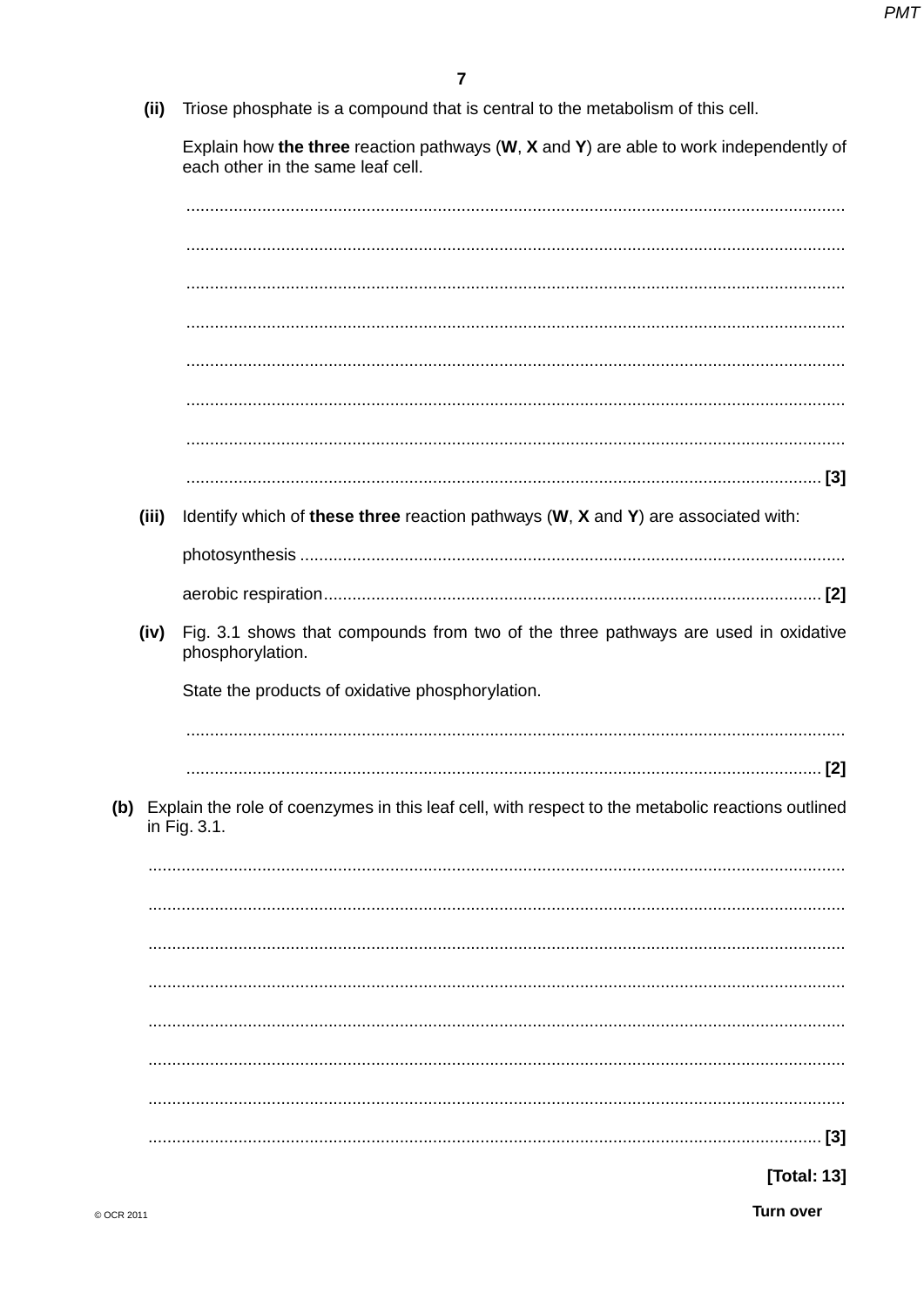- **4** Osmoregulation is a key feature of homeostasis and maintains the water potential of the blood within certain limits. This is achieved by the action of anti-diuretic hormone (ADH).
	- **(a)** Explain the likely effect on the blood cells if the water potential of the plasma was allowed to increase significantly.



Fig. 4.1 is a simplified diagram of the structure of ADH.



**Fig. 4.1**

 **(b)** Name the type of monomer that makes up a molecule of ADH and the bond that joins the monomers together.

type of monomer ........................................................................................................................ name of bond ........................................................................................................................ **[2]**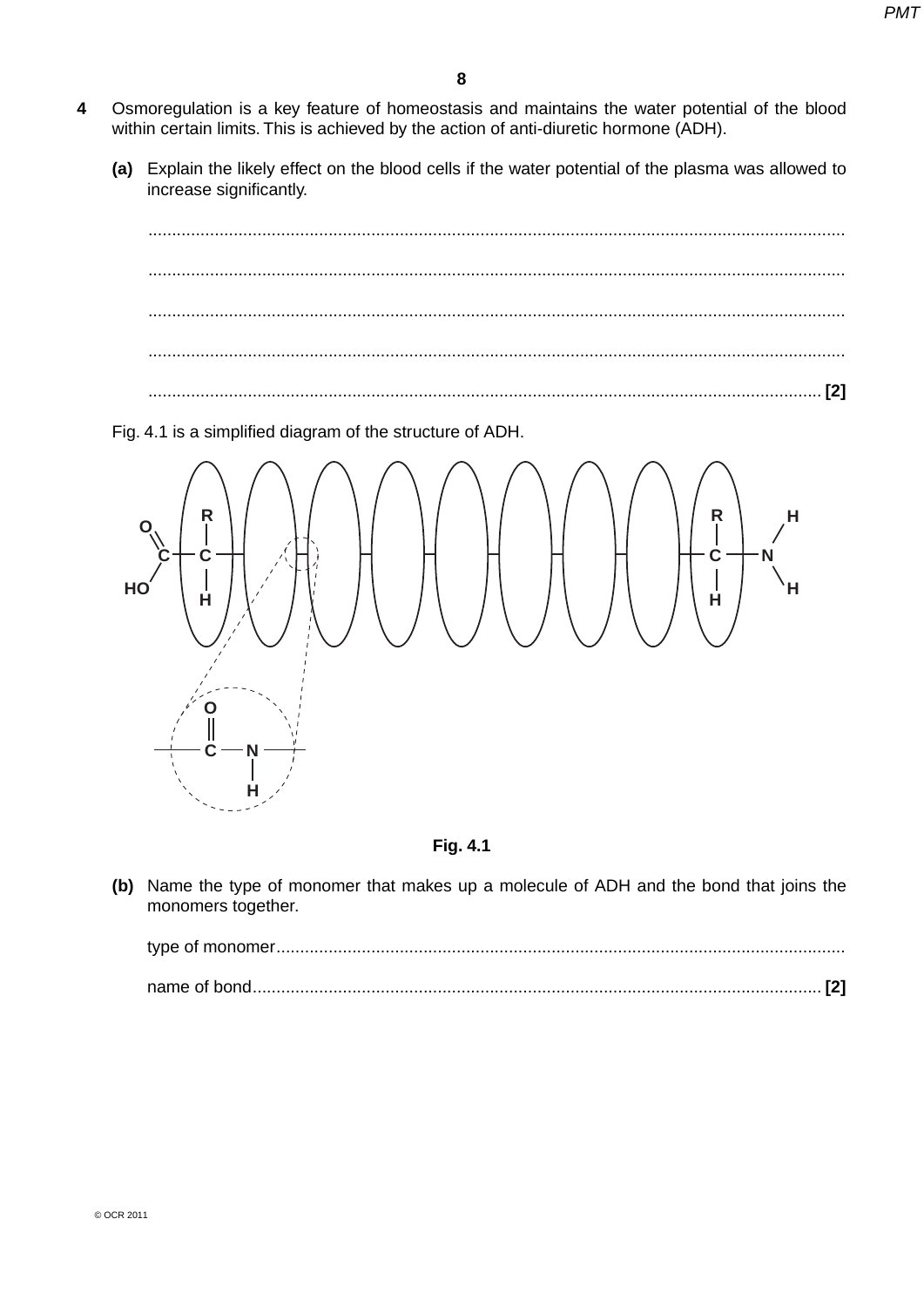**(c)** Complete the following passage, using the **most suitable** term in each case:

ADH is a hormone that is produced by specialised nerve cells known as ................................................. cells. These cells detect changes in the water potential of the blood flowing through the ................................................. . If the water potential of the blood is too low then ADH is released. ADH is not secreted immediately into the blood but passes along the ................................................. of the specialised nerve cells to the ....................................................... ....................................................... gland, from where it is released into the blood. ADH acts on the cells of the ................................................. ................................................. . The ADH molecule attaches to receptors on the ................................................. of these cells and causes protein channels known as ................................................. to insert themselves into the membrane. Water passes through these channels by ................................................. and a smaller volume of more concentrated urine is produced. **[8] (d)** ADH does not stay in the blood indefinitely. Suggest where ADH is removed from the blood **and** describe what then happens to the ADH molecule.

 ................................................................................................................................................... ................................................................................................................................................... ................................................................................................................................................... ................................................................................................................................................... ................................................................................................................................................... ................................................................................................................................................... ................................................................................................................................................... .............................................................................................................................................. **[3]**

**[Total: 15]**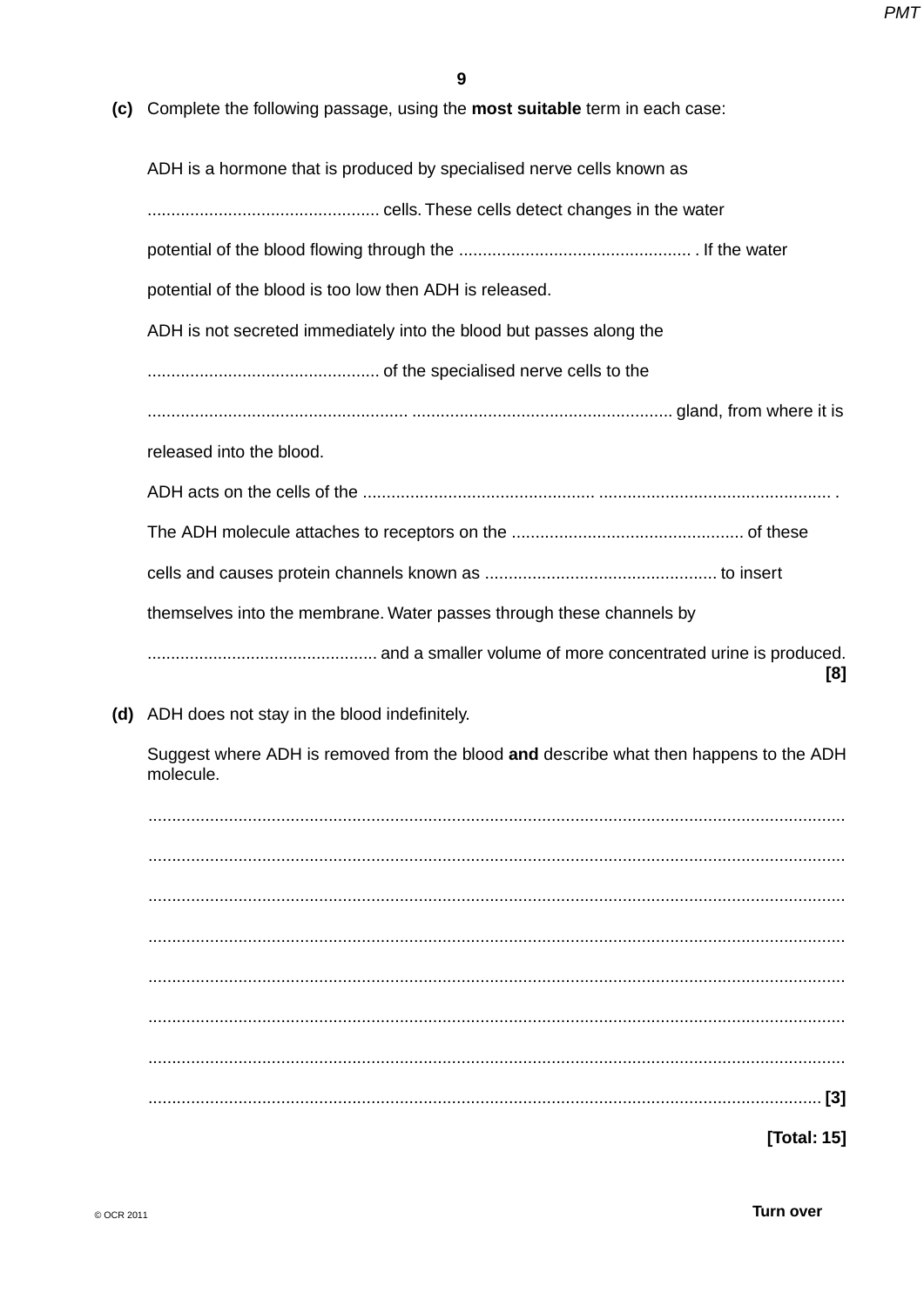**5 (a)** Fig. 5.1 represents the sequence of events that takes place when adrenaline reaches a liver cell.



**Fig. 5.1**

 **(i)** In terms of cell signalling, name the compound in Fig. 5.1 that is acting as:

the second messenger ....................................................................................................... the first messenger ........................................................................................................ **[2]**

 **(ii)** Suggest what happens to polysaccharides in the liver cell as a result of the events shown in Fig. 5.1.

 ........................................................................................................................................... ........................................................................................................................................... ...................................................................................................................................... **[1]**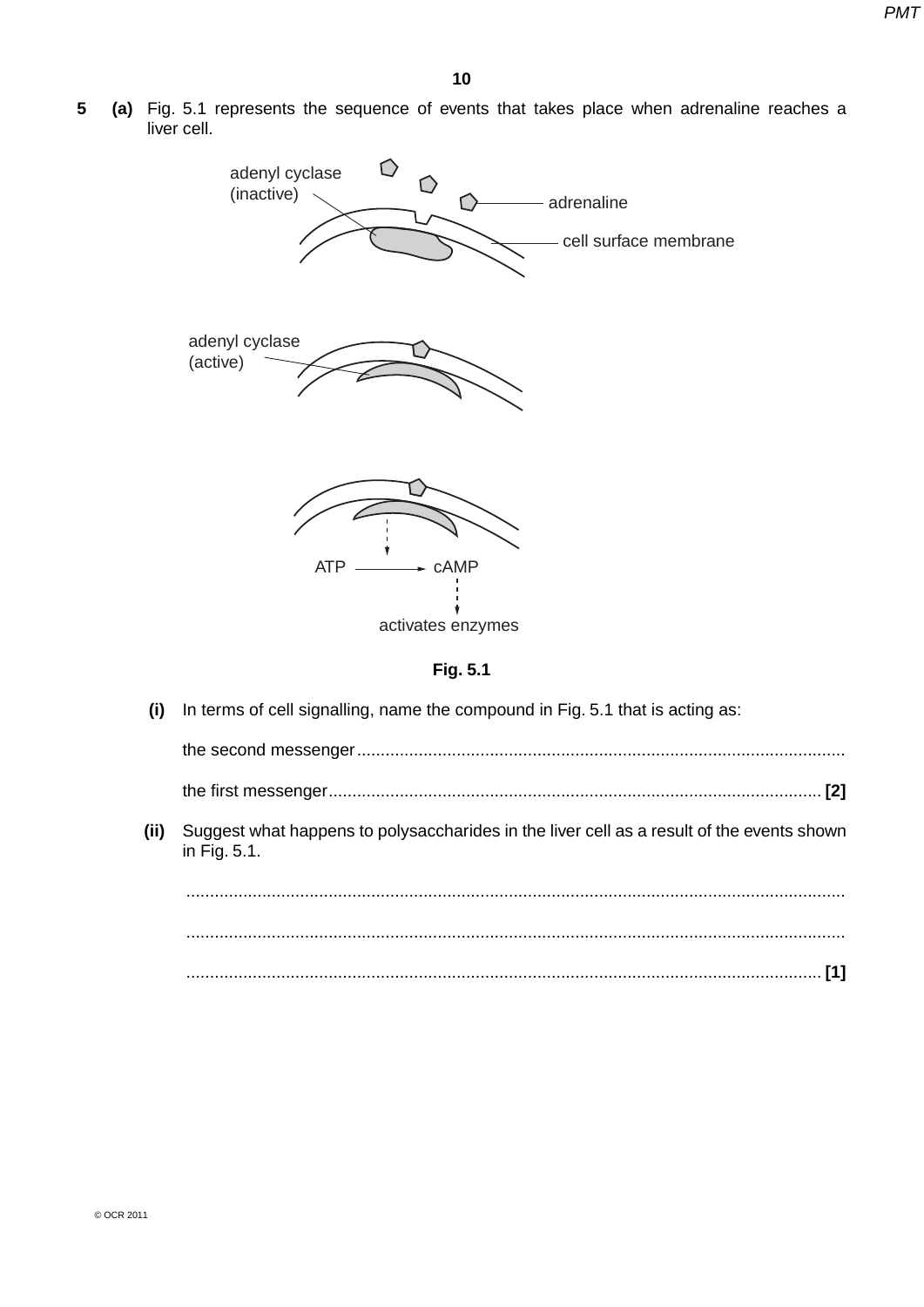(iii) Adrenaline affects a range of target tissues in the body.

Suggest how the adrenaline molecule can cause different effects in different target tissues.

| (b) Outline the hormonal and nervous mechanisms involved in the control of heart rate. |
|----------------------------------------------------------------------------------------|
| In your answer, you should use the appropriate technical terms, spelt correctly.       |
|                                                                                        |
|                                                                                        |
|                                                                                        |
|                                                                                        |
|                                                                                        |
|                                                                                        |
|                                                                                        |
|                                                                                        |
|                                                                                        |
|                                                                                        |
|                                                                                        |
|                                                                                        |
|                                                                                        |
|                                                                                        |
|                                                                                        |
| [5]                                                                                    |
| [Total: 10]                                                                            |
|                                                                                        |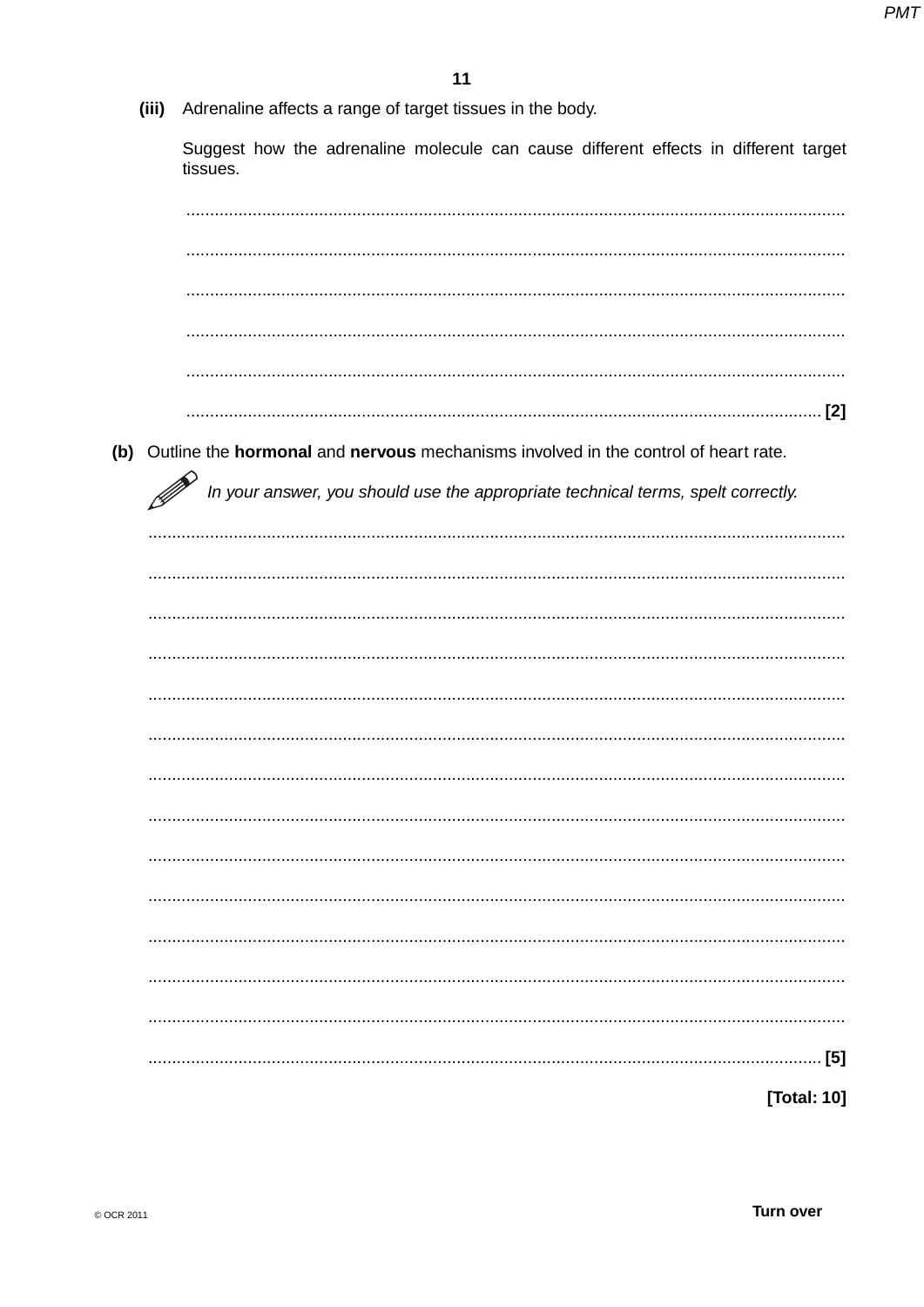**6** The leaves of flowering plants have the ability to develop differently, depending on environmental conditions such as the amount of sun or shade a leaf receives.

A student carried out an investigation into sun and shade leaves from different parts of the same plant. Her observations and results are shown in Table 6.1.

#### **Table 6.1**

| type of leaf | number of leaves<br>studied | mean no. of<br>stomata per mm <sup>2</sup><br>on lower surface | mean thickness of<br>leaf $(\mu m)$ | cuticle |
|--------------|-----------------------------|----------------------------------------------------------------|-------------------------------------|---------|
| sun          | 55                          | 170                                                            | 208                                 | thick   |
| shade        |                             | 92                                                             | 93                                  | thin    |

 **(a)** Calculate the percentage difference in the **mean thickness** of the sun leaves compared to the shade leaves.

Show your working.

Answer = ......................................................... **[2]**

 **(b)** Suggest **and** explain one benefit of the greater **mean number** of stomata per mm2 on the lower surfaces of the sun leaves.

 ................................................................................................................................................... ................................................................................................................................................... ................................................................................................................................................... ................................................................................................................................................... .............................................................................................................................................. **[2]**

 **(c)** Describe **two** ways in which the student could improve her investigation.

 ................................................................................................................................................... ................................................................................................................................................... ................................................................................................................................................... ................................................................................................................................................... .............................................................................................................................................. **[2]**

**[Total: 6]**

### **END OF QUESTION PAPER**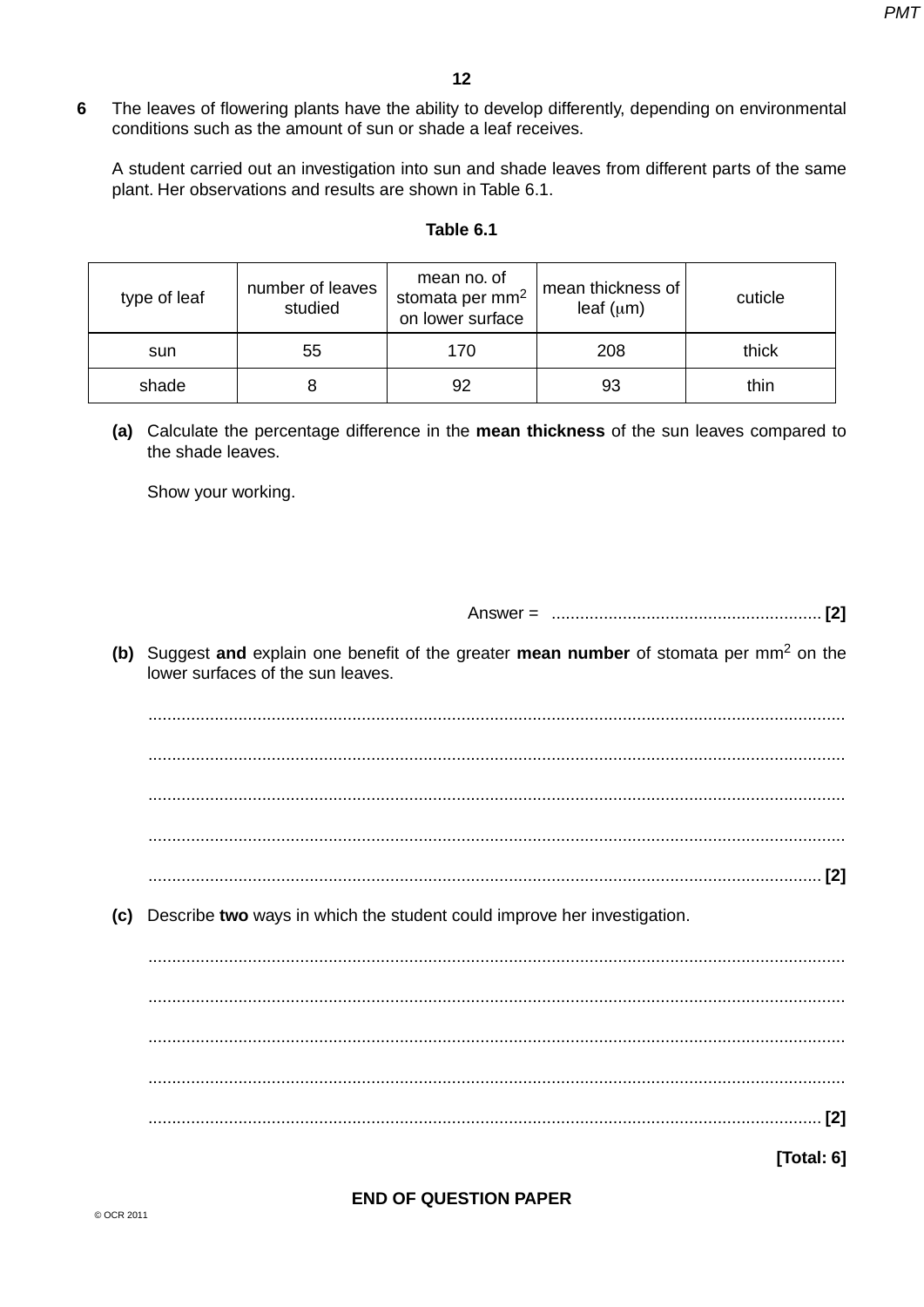# **ADDITIONAL PAGES**

If additional space is required, you should use the lined pages below. The question number(s) must be clearly shown.